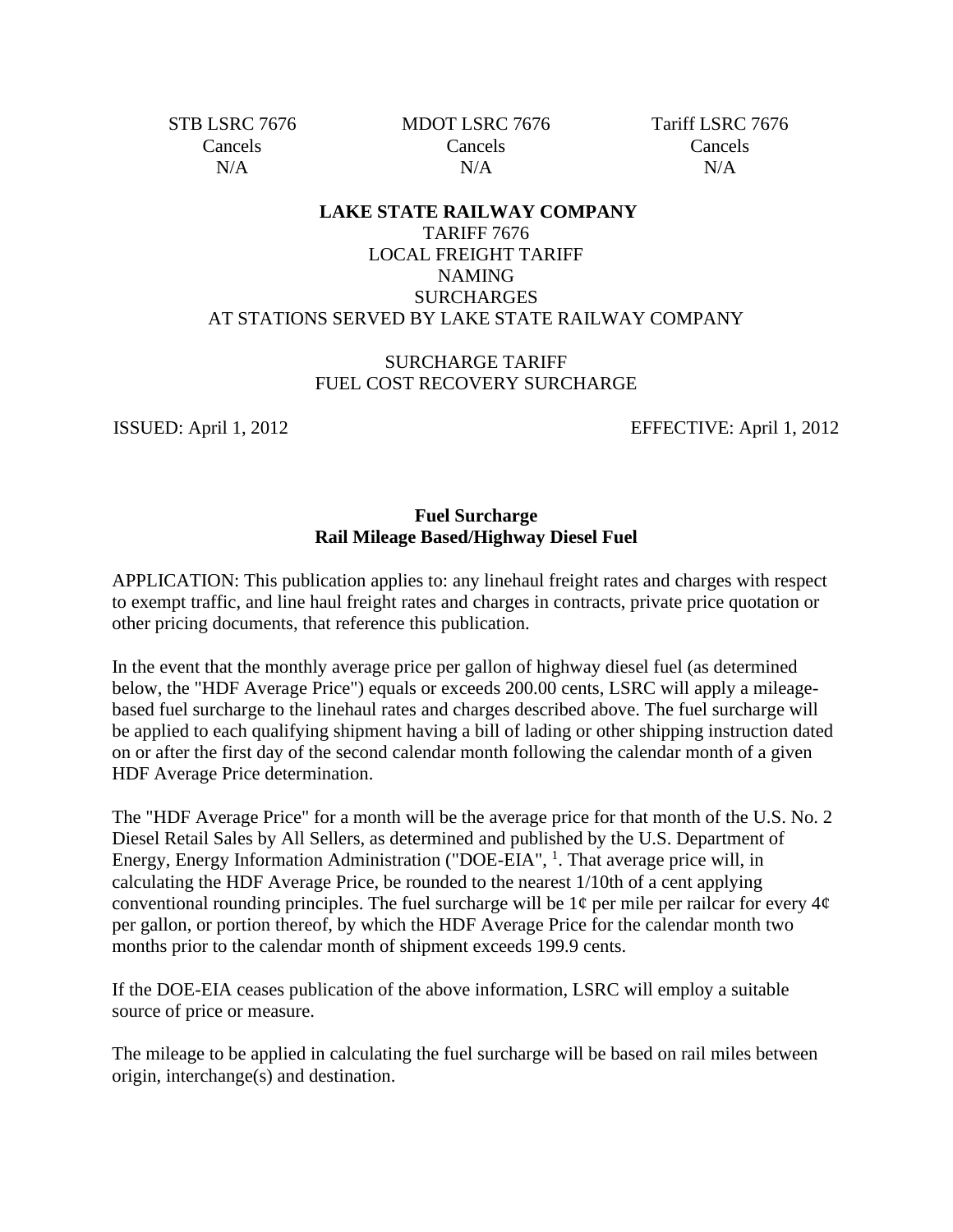| <b>HDF Average Price Cents</b> |   | <b>HDF</b> Average<br>Price      | <b>Cents</b> | <b>HDF</b> Average<br><b>Price</b> | Cents           |
|--------------------------------|---|----------------------------------|--------------|------------------------------------|-----------------|
| <b>Cents Per Gallon</b>        |   | <b>Per Mile Cents Per Gallon</b> |              | <b>Per Mile Cents Per Gallon</b>   | <b>Per Mile</b> |
| $0 - 199.9$                    |   | 232.0 - 235.9                    | 9            | 268.0 - 271.9                      | 18              |
| $ 200.0 - 203.9$               |   | $236.0 - 239.9$                  | 10           | 272.0 - 275.9                      | 19              |
| $ 204.0 - 207.9$               | 2 | $240.0 - 243.9$                  | 11           | 276.0 - 279.9                      | 20              |
| $ 208.0 - 211.9$               |   | $244.0 - 247.9$                  | 12           | 280.0 - 283.9                      | 21              |
| $ 212.0 - 215.9 $              | 4 | $248.0 - 251.9$                  | 13           | 284.0 - 287.9                      | 222             |
| $ 216.0 - 219.9$               | 5 | $252.0 - 255.9$                  | 14           | 288.0 - 291.9                      | 23              |
| $ 220.0 - 223.9 $              | 6 | $256.0 - 259.9$                  | 15           | 292.0 - 295.9                      | 24              |
| 224.0 - 227.9                  |   | $260.0 - 263.9$                  | 16           | 296.0 - 299.9                      | 25              |
| 228.0 - 231.9                  | 8 | $264.0 - 267.9$                  | 17           | Above 299.9                        | See Below       |

The following table reflects a sampling of the fuel surcharge within the included HDF Average Price ranges.

| <b>Month</b>     | 2022   | 2021   | 2020   | 2019    | 2018   | 2017    | 2016    |
|------------------|--------|--------|--------|---------|--------|---------|---------|
| <b>January</b>   | \$0.44 | \$0.11 | \$0.27 | \$0.33  | \$0.23 | \$0.11  | \$0.12  |
| <b>February</b>  | \$0.42 | \$0.15 | \$0.27 | \$0.29  | \$0.23 | \$0.13  | \$0.08  |
| <b>March</b>     | \$0.44 | \$0.18 | \$0.27 | \$0.25  | \$0.26 | \$0.15  | \$0.04  |
| April            | \$0.51 | \$0.22 | \$0.23 | \$0.25  | \$0.27 | \$0.15  | \$0.00  |
| <b>May</b>       | \$0.78 | \$0.29 | \$0.19 | \$0.27  | \$0.25 | \$0.14  | \$ 0.03 |
| June             | \$0.79 | \$0.29 | \$0.13 | \$0.29  | \$0.28 | \$0.15  | \$0.04  |
| July             | \$0.90 | \$0.31 | \$0.10 | \$ 0.30 | \$0.32 | \$0.15  | \$0.08  |
| <b>August</b>    |        | \$0.33 | \$0.11 | \$0.28  | \$0.32 | \$0.13  | \$0.11  |
| <b>September</b> |        | \$0.34 | \$0.11 | \$0.27  | \$0.31 | \$0.13  | \$0.11  |
| <b>October</b>   |        | \$0.34 | \$0.11 | \$0.26  | \$0.31 | \$0.15  | \$0.09  |
| <b>November</b>  |        | \$0.35 | \$0.11 | \$0.26  | \$0.32 | \$ 0.20 | \$0.10  |
| <b>December</b>  |        | \$0.41 | \$0.10 | \$0.27  | \$0.35 | \$0.20  | \$0.12  |

The fuel surcharge will be 75 $\phi$  per mile plus 1 $\phi$  per mile for every 4 $\phi$  per gallon, or portion thereof, by which the HDF Average Price exceeds 499.9 cents.